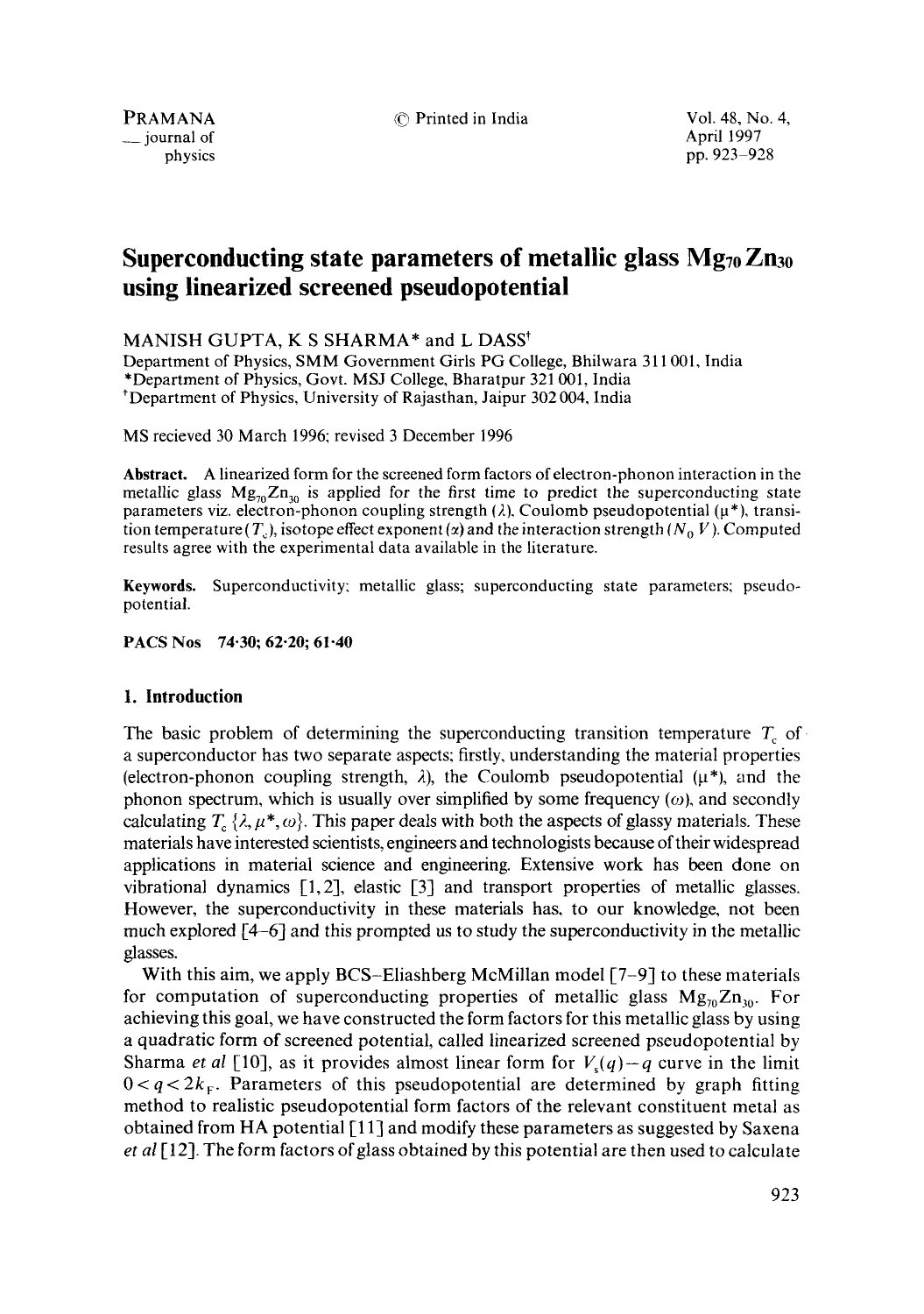#### *Manish Gupta et al*

superconducting state properties, namely electron-phonon coupling strength  $(\lambda)$ , Coulomb pseudopotential ( $\mu^*$ ), transition temperature (T<sub>c</sub>), isotope effect coefficient ( $\alpha$ ) and the interaction strength  $(N_0 V)$ .

# **2. Theory**

The linearized screened pseudopotential by Sharma *et al* [10] has the following quadratic form,

$$
V_{s}(q) = \frac{\langle k + q | w | k \rangle}{\varepsilon_{q}} = A_{1} + B_{1}q + C_{1}q^{2}
$$
 (1)

where  $A_1$ ,  $B_1$  and  $C_1$  are the potential parameters and q is the momentum transfer. If we define  $x = q/2k_F$ , where  $k_F$  is the Fermi momentum, then potential form reduces to

$$
Vs(x) = A + Bx + Cx2
$$
 (2)

where  $A$ ,  $B$  and  $C$  are the new potential parameters.

We modify this potential (2) by incorporating the concept of mean effective density dependent interatomic potential in glass forming alloy of the type  $\alpha_{c} \beta_{c}$  [12]

$$
V_{\text{eff}}(x) = C^2_{x} V_{xx}(x) + 2 C_x C_{\beta} V_{x\beta}(x) + C^2_{\beta} V_{\beta\beta}(x).
$$
 (3)

Here,  $V_{xx}(x)$  is the pair potential for the  $\alpha$ - $\alpha$  component,  $V_{x\beta}(x)$  for  $\alpha$ - $\beta$  component and  $V_{\beta\beta}(x)$  for the  $\beta$ - $\beta$  component in the  $\alpha_{C_x}$   $\beta_{C_\beta}$  metallic glass alloy, having concentrations  $C_x$  of  $\alpha$ -type and  $C_\beta$  of  $\beta$ -type. Now pair potentials using (2) are

$$
V_{\alpha\alpha} = A_{\alpha} + B_{\alpha}x + C_{\alpha}x^2 \tag{4}
$$

$$
V_{\beta\beta} = A_{\beta} + B_{\beta}x + C_{\beta}x^2
$$
 (5)

$$
V_{\alpha\beta} = A_{\alpha\beta} + B_{\alpha\beta}x + C_{\alpha\beta}x^2. \tag{6}
$$

Substituting  $(4)$ ,  $(5)$  and  $(6)$  into  $(3)$ , new form of linearized screened potential obtained is

$$
V_s(x) = (C^2 {}_{x}A_x + 2C_x C_\beta A_{x\beta} + C^2 {}_{\beta}A_{\beta})
$$
  
+  $(C^2 {}_{x}B_x + 2C_x C_\beta B_{x\beta} + C^2 {}_{\beta}B_{\beta})x$   
+  $(C^2 {}_{x}C_x + 2C_x C_\beta C_{x\beta} + C^2 {}_{\beta}C_{\beta})x^2$ . (7)

The parameters of  $V_{ax}$  i.e.  $A_x$ ,  $B_x$ ,  $C_x$  and the parameters of  $V_{BB}$  i.e.  $A_y$ ,  $B_y$ ,  $C_y$  are determined by the graph fitting method to the form factors of the  $\tilde{H}A$  potential [11] for the constituents of the metallic glass  $Mg_{70}Zn_{30}$ . Defining again new potential parameters  $A'$ ,  $B'$  and  $C'$ , (7) finally takes the form

$$
V_s(x) = A' + B'x + C'x^2,
$$
\n(8)

where

$$
A' = C^{2} {}_{\alpha}A_{\alpha} + 2C_{\alpha}C_{\beta}A_{\alpha\beta} + C^{2}{}_{\beta}A_{\beta},
$$
  
\n
$$
B' = C^{2} {}_{\alpha}B_{\alpha} + 2C_{\alpha}C_{\beta}B_{\alpha\beta} + C^{2}{}_{\beta}B_{\beta},
$$
  
\n
$$
C' = C^{2} {}_{\alpha}C_{\alpha} + 2C_{\alpha}C_{\beta}C_{\alpha\beta} + C^{2}{}_{\beta}C_{\beta}.
$$

**924 Pramana - J. Phys., Vol. 48, No. 4, April 1997**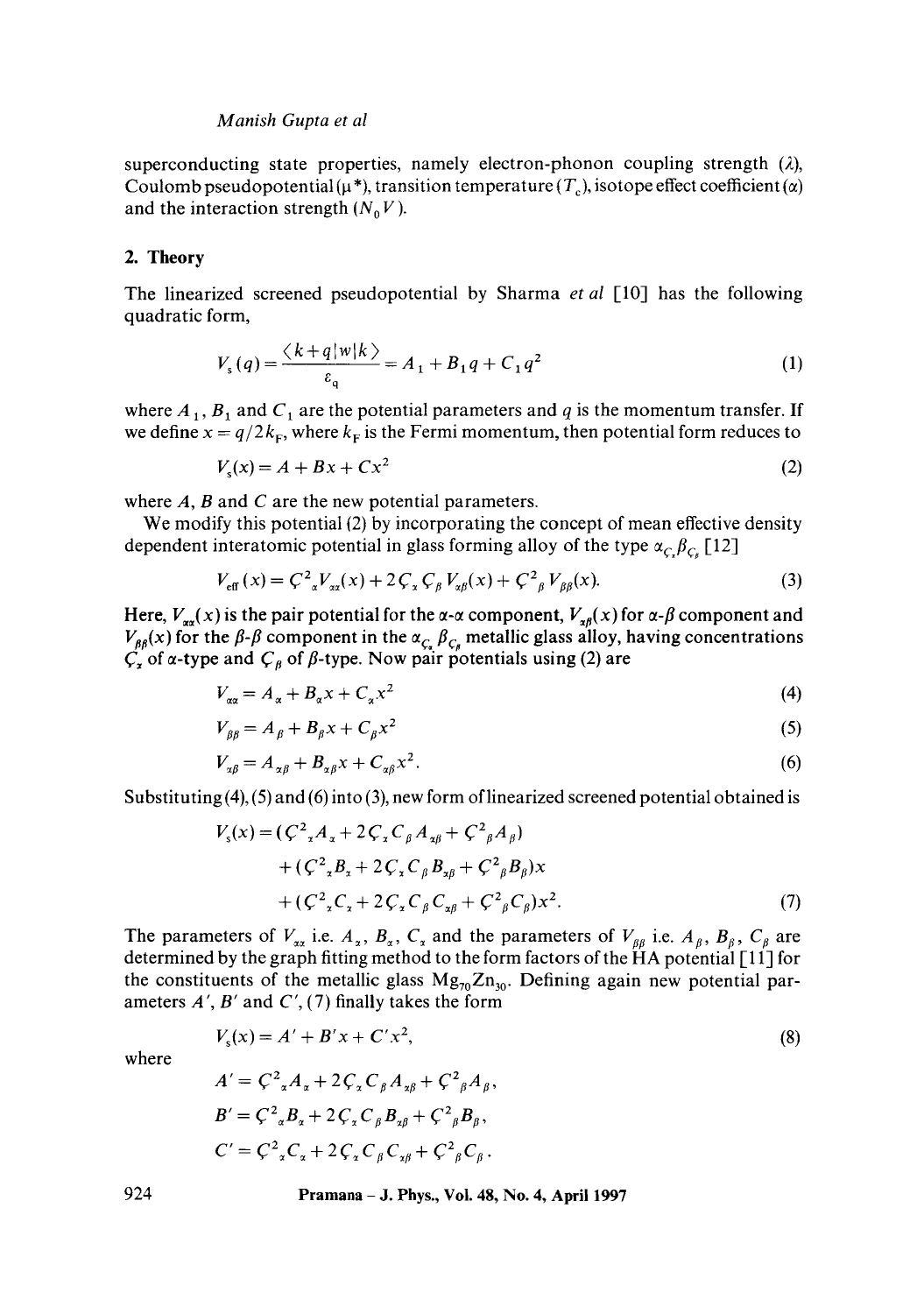#### *Superconducting state parameters of metallic glass*

We termed the relation (8) as modified linearized potential. This modified linearized potential (8) has been tested by applying it for the evaluation of superconducting state parameters of metallic glass  $Mg_{70}Zn_{30}$ . The electron-phonon coupling strength for the alloy  $\alpha_c$   $\beta_c$  may be written as follows by extending the relevant formula for metals [13]

$$
\lambda = \frac{12m^* z^*}{M \langle \omega^2 \rangle} \int_0^1 dx |V_s(x)|^2 x^3,
$$
\n(9)

where  $M = C_{\alpha} M_{\alpha} + C_{\beta} M_{\beta}$  is the ionic mass,  $m^* = C_{\alpha} m_{\alpha}^* + C_{\beta} m_{\beta}^*$  is the effective mass. In the effective mass relation,  $m^*_{\alpha}$  and  $m^*_{\beta}$  are the effective masses of Mg and Zn respectively, which are taken as  $m_{\pi}^{*} = 1.33$  and  $m_{\beta}^{*} = 0.86$  from [14].

 $V<sub>s</sub>(x)$  is the pseudopotential used, defined by (8), and  $\langle \omega^2 \rangle$  is the average square phonon frequency of the glassy system under consideration defined as given by Butler [15]

$$
\langle \omega^2 \rangle^{1/2} = 0.69 \Theta_{\text{D}} \tag{10}
$$

where  $\Theta_{\rm D}$  is the Debye temperature for the glass, which is obtained using the GrimVall formula  $[16]$ 

$$
\frac{1}{(\Theta_{\mathbf{D}})^2} = \frac{C_{\mathbf{x}}}{(\Theta_{\mathbf{D}\mathbf{x}})^2} + \frac{C_{\beta}}{(\Theta_{\mathbf{D}\beta})^2}.
$$
\n(11)

Here  $\Theta_{D\alpha}$  and  $\Theta_{D\beta}$  are the Debye temperatures for Mg and Zn respectively, which are taken as  $\Theta_{D\alpha} = 342$  K and  $\Theta_{D\beta} = 235$  K from [17]. The effective balance Z<sup>\*</sup> used in (9) for glass is computed by [18]

$$
z^* = (2 - m_E)z.
$$
 (12)

Here z is the mean balance of the glassy system and  $m<sub>E</sub>$  is the component of effective mass. The values for  $m_F$  are 0.92 and 0.89 for Mg and Zn respectively [14].

Electron-phonon coupling strength formula (9), after substituting potential (8) and simplified takes the form

$$
\lambda = \frac{12m^*z^*}{M\left\langle \omega^2 \right\rangle} \left[ \frac{A'^2}{4} + \frac{B'^2}{6} + \frac{C'^2}{8} + \frac{2}{5}A'B' + \frac{1}{3}A'C' + \frac{2}{7}B'C' \right].
$$
 (13)

Other parameter Coulomb pseudopotential  $(\mu^*)$  is given by Rajput and Gupta [19]

$$
\mu^* = \frac{m^*}{\pi k_F} \int_0^1 \frac{dx}{x \varepsilon(x)} / \left[ 1 + \frac{m^*}{\pi k_F} \ln \left( \frac{k_F^2}{20\Theta_D} \right) \int_0^1 \frac{dx}{x \varepsilon(x)} \right]. \tag{14}
$$

Here  $\varepsilon(x)$  is the dielectric screening function, which is taken in the Hartree form [20] for simplicity. The relevant expression for the transition temperature  $(T<sub>c</sub>)$  and isotope effect exponent  $\alpha$  are respectively given [20] by

$$
T_c = \frac{\Theta_D}{1.45} \exp\left[\frac{-1.04(1+\lambda)}{\lambda - \mu^*(1+0.62\lambda)}\right]
$$
 (15)

and

$$
\alpha = \frac{1}{2} \left[ \ln - \left( \mu^* \ln \frac{\Theta_{\rm D}}{1.45 \, T_{\rm c}} \right)^2 \frac{1 + 0.62 \lambda}{1.04 (1 + \lambda)} \right]. \tag{16}
$$

**Pramana – J. Phys., Vol. 48, No. 4, April 1997** 925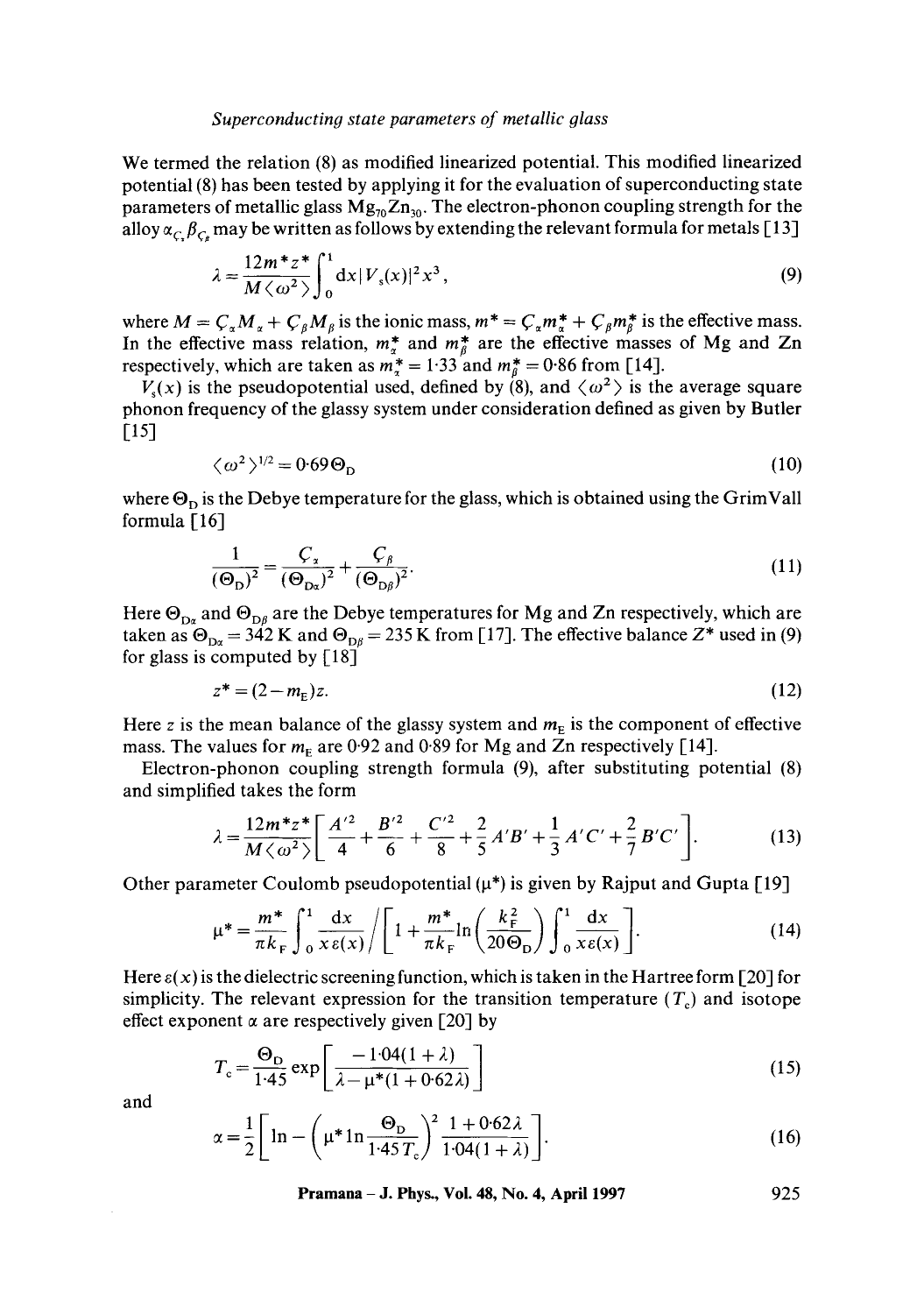The effective interaction strength  $N_0 V$ , given by Rajput and Gupta [19], is

$$
N_0 V = \frac{\lambda - \mu^*}{1 + (10/11)\lambda}.
$$
 (17)

# **3. Results and discussion**

The form factors of  $V_{xx}$  and  $V_{yy}$  i.e. pair-potential for Mg-component and Zn-component, have been compared with that of the HA potential in figures 1 and 2. The new form factors show an excellent agreement with that of the HA potential. The values of parameters  $A'$ ,  $B'$  and  $C'$  as computed through (8) are given in table 1.

In the calculation of superconducting state parameters, the input parameters used are listed in table 2. The superconducting state parameters for the present work as well as others [5, 6, 21] are shown in table 3. The evaluated value of the electron-phonon coupling strength  $(\lambda)$  is 0.48, which shows that there should be a weak coupling between electrons and phonons. The Coulomb pseudopotential  $(\mu^*)$  is found to be of the same order as suggested by Allen and Dynes [13], which strengthens the present theory for this new type of material. The  $T_c$  value 1.21 K shows the best agreement with the experimental data  $T_c = 0.7$  K due to Calka *et al and with*  $T_c = 1.4$  K as reported in [6]. The present result is also in good agreement with the other theoretical result  $T_c = 0.369 \text{ K}$  [21] for this metallic glass. In [21], the superconducting state parameters of this metallic glass have been calculated by applying Ashcroft's empty core model potential which is different from the pseudopotential used in the present work. The positive value  $N_0V$ , in table 3 reveals the superconducting character of the metallic glass  $Mg_{70}Zn_{30}$ .



**Figure 1.** Comparison of present work form factors with HA for Mg: ——modified linearized potential,  $-$ -HA.

**926 Pramana J. Phys., Vol. 48, No. 4, April 1997**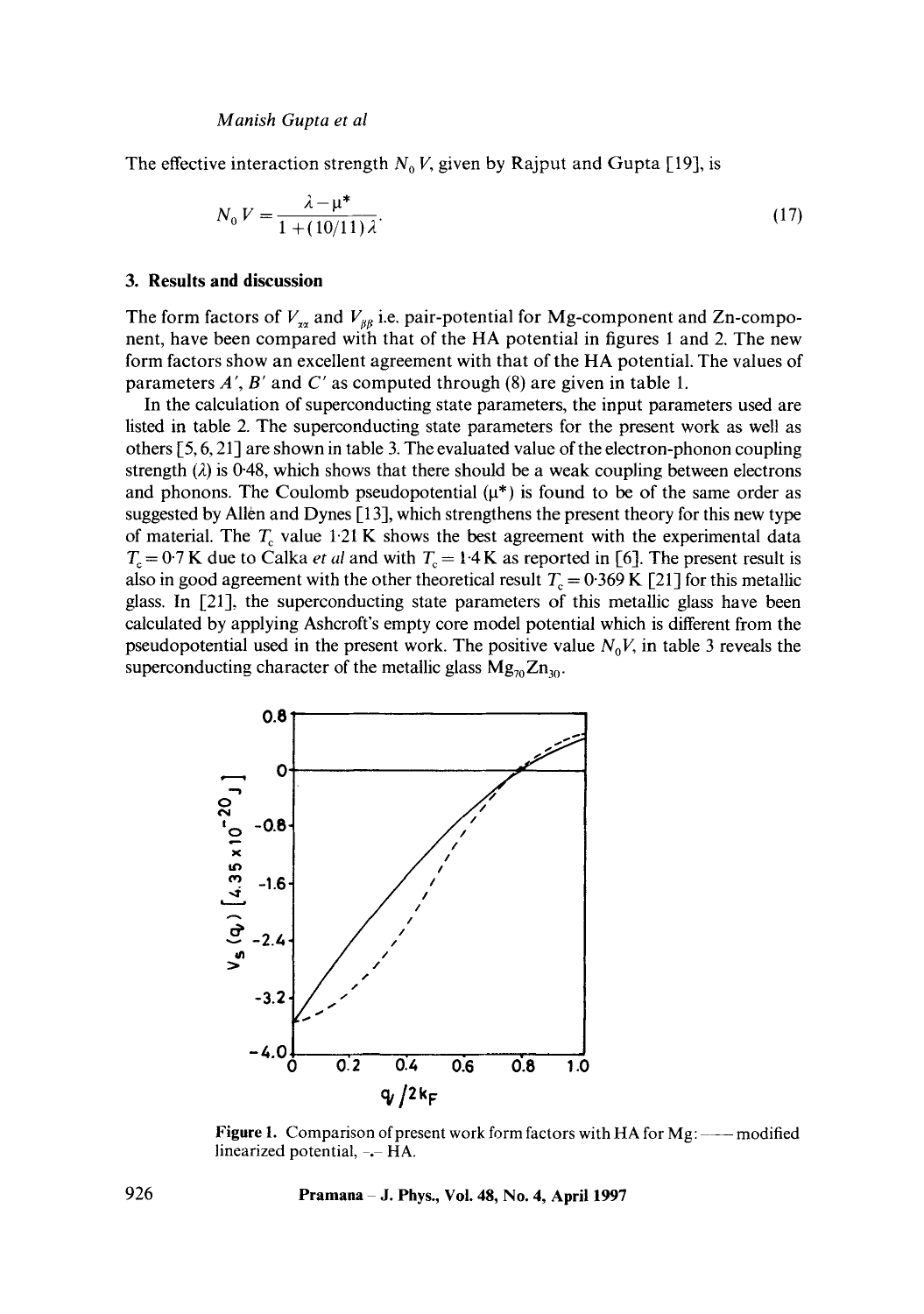

Figure 2. Comparison of present work form factors with HA for  $Zn: \longrightarrow \mathbf{modified}$ linearized potential,-.- HA.

Table 1. Values of parameters *A',B',C'* computed through (8).

| $\boldsymbol{A}'$ | R'     |           |
|-------------------|--------|-----------|
| $-0.2748$         | 0.4542 | $-0.1424$ |

Table 2. Input parameters used in the calculation.

| Parameters | $m^*$ | $z^*$ | М<br>$10^{-28}$ kg | $\Theta_{\rm D}$<br>(K) | $k_{\rm E}$<br>$(10^{10} \text{ m}^{-1})$ |
|------------|-------|-------|--------------------|-------------------------|-------------------------------------------|
| Values     | 1.189 | 2.178 | 844.400            | 295.950                 | 1.390                                     |

**Table 3.** Superconducting state parameters of the metallic glass  $Mg_{70}Zn_{30}$ .

|                    | л      | u*   | $T_c(K)$ | α        | $N_0V$   |
|--------------------|--------|------|----------|----------|----------|
| Present work       | 0.48   | 0.14 | 1.21     | $+0.232$ | $+0.238$ |
| [5]                | $\sim$ |      | 0.70     |          | $\sim$   |
| $\bar{[}6\bar{]}$  |        |      | $1-40$   |          |          |
| $\lceil 21 \rceil$ | 0.39   | 0.13 | 0.369    | $+0.185$ | $+0.130$ |

**Pramana - J. Phys., Vol. 48, No. 4, April 1997** 927